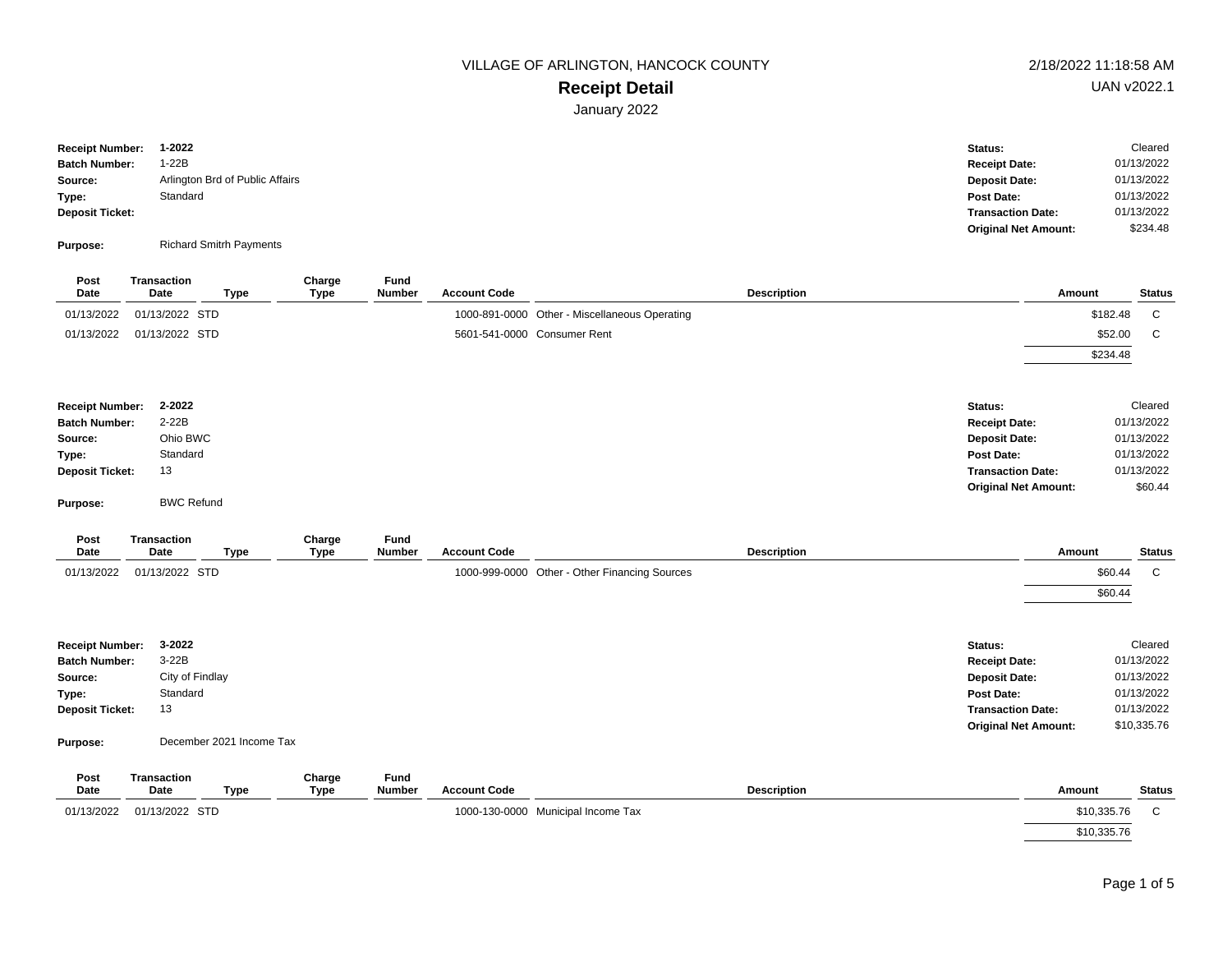## **Receipt Detail**

January 2022

|                        | 4-2022                |      |        |               |                     |                    | Status:                     | Cleared       |
|------------------------|-----------------------|------|--------|---------------|---------------------|--------------------|-----------------------------|---------------|
| <b>Receipt Number:</b> |                       |      |        |               |                     |                    |                             |               |
| <b>Batch Number:</b>   | 4-22B                 |      |        |               |                     |                    | <b>Receipt Date:</b>        | 01/13/2022    |
| Source:                | Jamie Insley          |      |        |               |                     |                    | <b>Deposit Date:</b>        | 01/13/2022    |
| Type:                  | Standard              |      |        |               |                     |                    | Post Date:                  | 01/13/2022    |
| <b>Deposit Ticket:</b> | 13                    |      |        |               |                     |                    | <b>Transaction Date:</b>    | 01/25/2022    |
|                        |                       |      |        |               |                     |                    | <b>Original Net Amount:</b> | \$100.00      |
| Purpose:               | <b>Zoning Permits</b> |      |        |               |                     |                    |                             |               |
|                        |                       |      |        |               |                     |                    |                             |               |
| Post                   | <b>Transaction</b>    |      | Charge | Fund          |                     |                    |                             |               |
| Date                   | Date                  | Type | Type   | <b>Number</b> | <b>Account Code</b> | <b>Description</b> | Amount                      | <b>Status</b> |

| Pute                   | Pute               | 'y P∽ | ,,,,,,,,,,, | <b>AUUUIIII UUUU</b> | <b>Peach Intion</b>            | <b>AUVUU</b> | <b>Ututus</b> |
|------------------------|--------------------|-------|-------------|----------------------|--------------------------------|--------------|---------------|
| 01/13/2022             | 01/25/2022 STD     |       |             |                      | 1000-621-0000 Building Permits | \$100.00     | C.            |
|                        |                    |       |             |                      |                                | \$100.00     |               |
|                        |                    |       |             |                      |                                |              |               |
| <b>Receipt Number:</b> | 5-2022             |       |             |                      | Status:                        |              | Cleared       |
| <b>Batch Number:</b>   | 5-22B              |       |             |                      | <b>Receipt Date:</b>           |              | 01/25/2022    |
| Source:                | <b>Marck Oates</b> |       |             |                      | <b>Deposit Date:</b>           |              | 01/25/2022    |
| Type:                  | Standard           |       |             |                      | Post Date:                     |              | 01/25/2022    |
| <b>Deposit Ticket:</b> |                    |       |             |                      | <b>Transaction Date:</b>       |              | 01/25/2022    |
|                        |                    |       |             |                      | <b>Original Net Amount:</b>    |              | \$125.00      |

**Purpose:** Municipal Building Rental Fee and Deposit

| Post<br>Date           | <b>Transaction</b><br>Date | Type | Charge<br>Type | Fund<br><b>Number</b> | <b>Account Code</b>   | <b>Description</b>                            |                             | Amount   | <b>Status</b> |
|------------------------|----------------------------|------|----------------|-----------------------|-----------------------|-----------------------------------------------|-----------------------------|----------|---------------|
| 01/25/2022             | 01/25/2022 STD             |      |                |                       | 1000-811-0000 Rentals |                                               |                             | \$75.00  | C             |
| 01/25/2022             | 01/25/2022 STD             |      |                |                       |                       | 1000-999-0000 Other - Other Financing Sources |                             | \$50.00  | C             |
|                        |                            |      |                |                       |                       |                                               |                             | \$125.00 |               |
|                        |                            |      |                |                       |                       |                                               |                             |          |               |
| <b>Receipt Number:</b> | 6-2022                     |      |                |                       |                       |                                               | Status:                     |          | Cleared       |
| <b>Batch Number:</b>   | 6-22B                      |      |                |                       |                       |                                               | <b>Receipt Date:</b>        |          | 01/25/2022    |
| Source:                | Korrie McCombs             |      |                |                       |                       |                                               | <b>Deposit Date:</b>        |          | 01/25/2022    |
| Type:                  | Standard                   |      |                |                       |                       |                                               | Post Date:                  |          | 01/25/2022    |
| <b>Deposit Ticket:</b> |                            |      |                |                       |                       |                                               | <b>Transaction Date:</b>    |          | 01/25/2022    |
|                        |                            |      |                |                       |                       |                                               | <b>Original Net Amount:</b> |          | \$50.00       |

**Purpose:** 1/4 Rental for Shelterhouse for 6/4/2022

| Post<br>Date | Transaction<br>Date | Type | Charge<br>Type | Fund<br><b>Number</b> | <b>Account Code</b>   | Description | Amount  | <b>Status</b> |
|--------------|---------------------|------|----------------|-----------------------|-----------------------|-------------|---------|---------------|
| 01/25/2022   | 01/25/2022 STD      |      |                |                       | 5501-811-0000 Rentals |             | \$50.00 |               |
|              |                     |      |                |                       |                       |             | \$50.00 |               |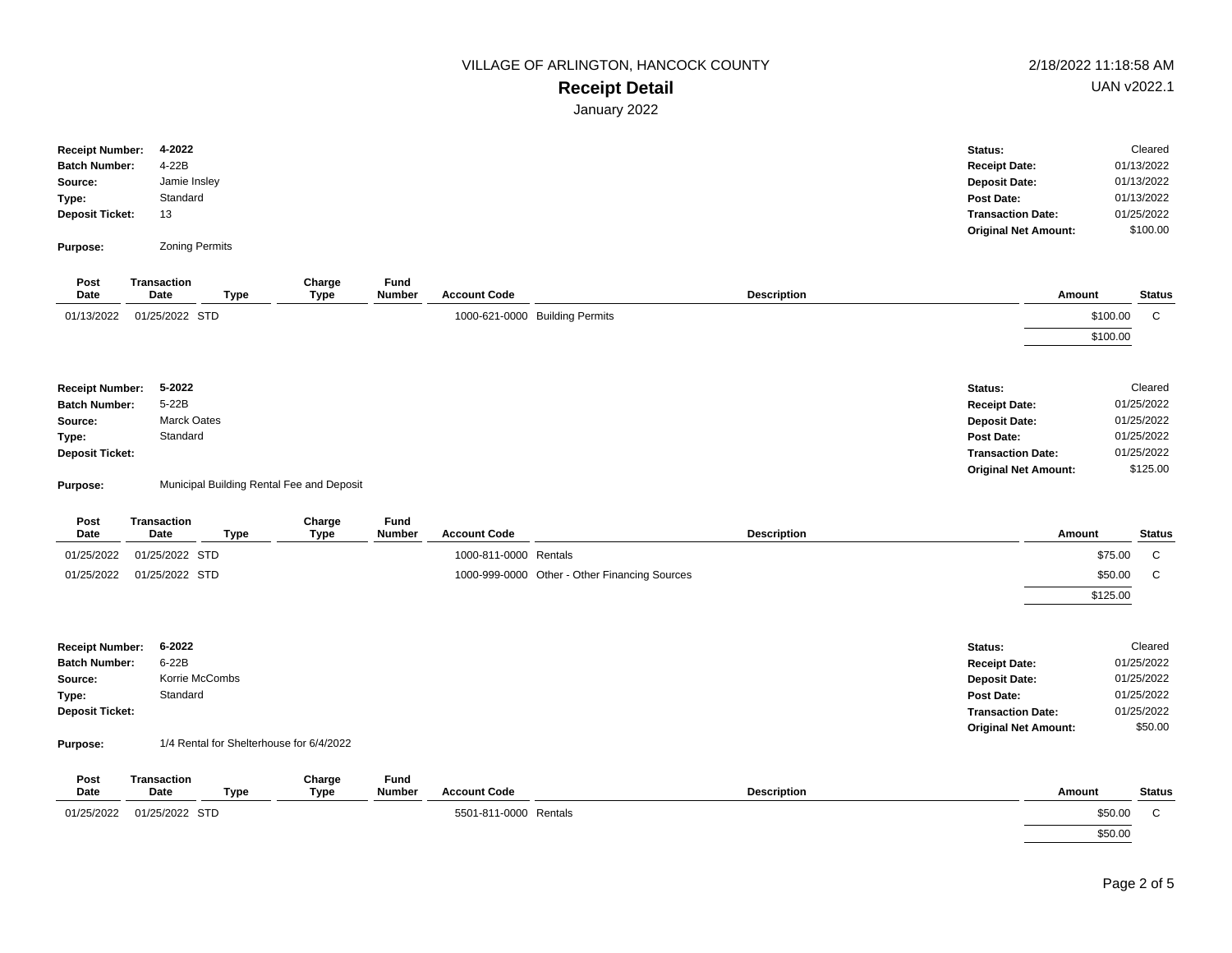# **Receipt Detail**

January 2022

| <b>Receipt Number:</b> | 7-2022            | Status:                     | Cleared    |
|------------------------|-------------------|-----------------------------|------------|
| <b>Batch Number:</b>   | 7-22B             | <b>Receipt Date:</b>        | 01/25/2022 |
| Source:                | Sterphanie Bishop | <b>Deposit Date:</b>        | 01/25/2022 |
| Type:                  | Standard          | Post Date:                  | 01/25/2022 |
| Deposit Ticket:        |                   | <b>Transaction Date:</b>    | 01/25/2022 |
|                        |                   | <b>Original Net Amount:</b> | \$200.00   |
|                        |                   |                             |            |

**Purpose:** Shelterhouse Rental and Deposit for 5/22/2022

| Post<br>Date           | <b>Transaction</b><br><b>Date</b> | <b>Type</b>             | Charge<br><b>Type</b> | Fund<br>Number | <b>Account Code</b>   |                                               | <b>Description</b> |                             | Amount     | <b>Status</b> |
|------------------------|-----------------------------------|-------------------------|-----------------------|----------------|-----------------------|-----------------------------------------------|--------------------|-----------------------------|------------|---------------|
| 01/25/2022             | 01/25/2022 STD                    |                         |                       |                | 5501-811-0000 Rentals |                                               |                    |                             | \$150.00   | $\mathbf C$   |
| 01/25/2022             | 01/25/2022 STD                    |                         |                       |                |                       | 5501-999-0000 Other - Other Financing Sources |                    |                             | \$50.00    | $\mathbf C$   |
|                        |                                   |                         |                       |                |                       |                                               |                    |                             | \$200.00   |               |
| <b>Receipt Number:</b> | 8-2022                            |                         |                       |                |                       |                                               |                    | Status:                     |            | Cleared       |
| <b>Batch Number:</b>   | 8-22B                             |                         |                       |                |                       |                                               |                    | <b>Receipt Date:</b>        |            | 01/10/2022    |
| Source:                | State of Ohio                     |                         |                       |                |                       |                                               |                    | <b>Deposit Date:</b>        |            | 01/10/2022    |
| Type:                  | Standard                          |                         |                       |                |                       |                                               |                    | Post Date:                  |            | 01/10/2022    |
| <b>Deposit Ticket:</b> |                                   |                         |                       |                |                       |                                               |                    | <b>Transaction Date:</b>    |            | 01/25/2022    |
| Purpose:               |                                   | <b>Local Government</b> |                       |                |                       |                                               |                    | <b>Original Net Amount:</b> |            | \$582.02      |
| Post<br>Date           | Transaction<br>Date               | <b>Type</b>             | Charge<br><b>Type</b> | Fund<br>Number | <b>Account Code</b>   |                                               | <b>Description</b> |                             | Amount     | <b>Status</b> |
| 01/10/2022             | 01/25/2022 STD                    |                         |                       |                |                       | 1000-211-0000 Local Government Distribution   |                    |                             | \$582.02   | $\mathbf C$   |
|                        |                                   |                         |                       |                |                       |                                               |                    |                             | \$582.02   |               |
| <b>Receipt Number:</b> | 9-2022                            |                         |                       |                |                       |                                               |                    | Status:                     |            | Cleared       |
| <b>Batch Number:</b>   | 9-22B                             |                         |                       |                |                       |                                               |                    | <b>Receipt Date:</b>        |            | 01/10/2022    |
| Source:                |                                   | Hancock County Auditor  |                       |                |                       |                                               |                    | <b>Deposit Date:</b>        |            | 01/10/2022    |
| Type:                  | Standard                          |                         |                       |                |                       |                                               |                    | Post Date:                  |            | 01/10/2022    |
| <b>Deposit Ticket:</b> |                                   |                         |                       |                |                       |                                               |                    | <b>Transaction Date:</b>    |            | 01/25/2022    |
| Purpose:               |                                   | <b>Local Government</b> |                       |                |                       |                                               |                    | <b>Original Net Amount:</b> |            | \$2,353.33    |
| Post                   | Transaction                       |                         | Charge                | Fund           |                       |                                               |                    |                             |            |               |
| Date                   | <b>Date</b>                       | <b>Type</b>             | <b>Type</b>           | <b>Number</b>  | <b>Account Code</b>   |                                               | <b>Description</b> |                             | Amount     | <b>Status</b> |
| 01/10/2022             | 01/25/2022 STD                    |                         |                       |                |                       | 1000-211-0000 Local Government Distribution   |                    |                             | \$2,353.33 | $\mathbf C$   |
|                        |                                   |                         |                       |                |                       |                                               |                    |                             | \$2,353.33 |               |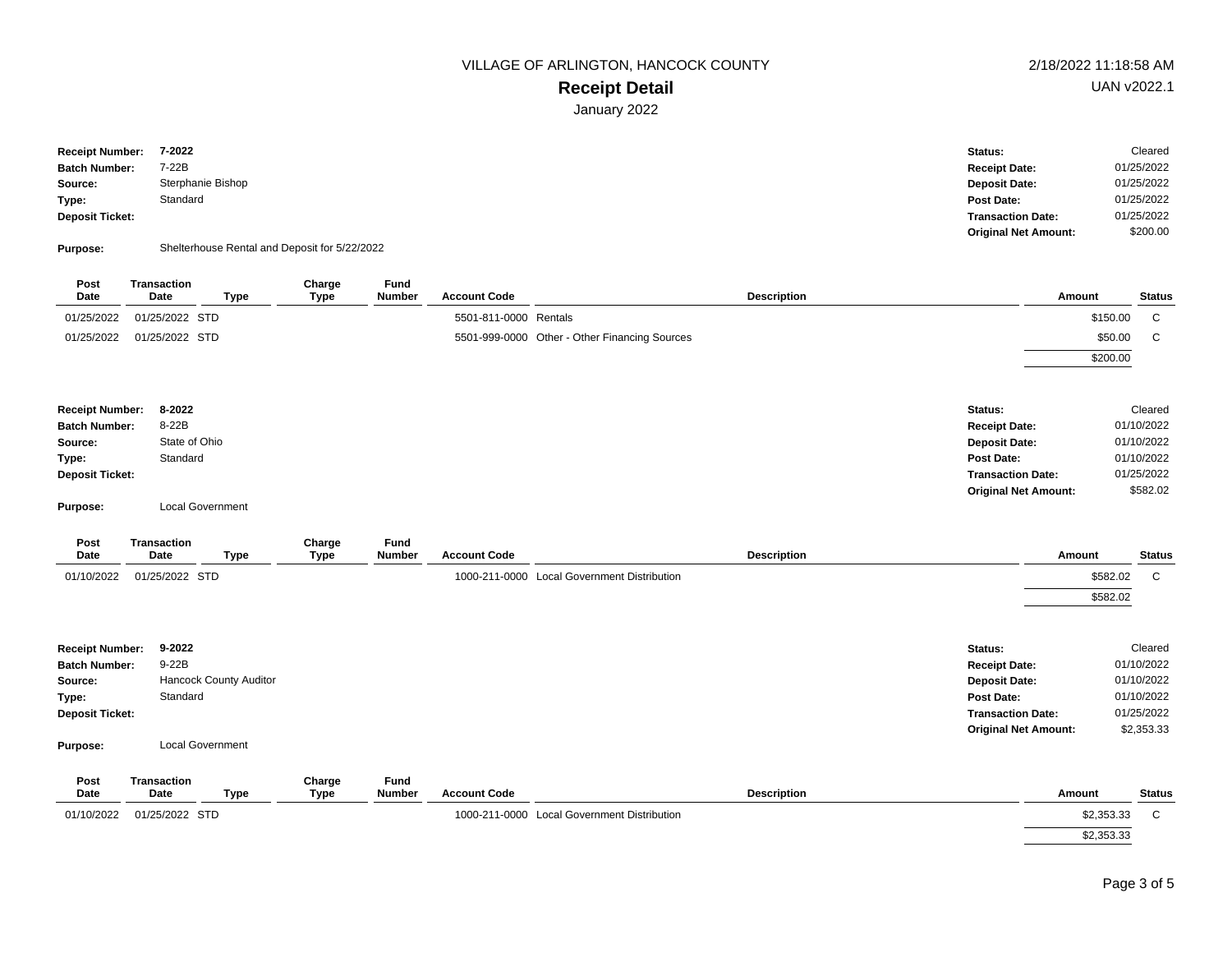# **Receipt Detail**

January 2022

| <b>Receipt Number:</b> | 10-2022       | Status:                     | Cleared    |
|------------------------|---------------|-----------------------------|------------|
| <b>Batch Number:</b>   | 10-22B        | <b>Receipt Date:</b>        | 01/14/2022 |
| Source:                | State of Ohio | <b>Deposit Date:</b>        | 01/14/2022 |
| Type:                  | Standard      | Post Date:                  | 01/14/2022 |
| <b>Deposit Ticket:</b> |               | <b>Transaction Date:</b>    | 01/25/2022 |
|                        |               | <b>Original Net Amount:</b> | \$6,142.93 |

| Purpose: | Gasoline tax |
|----------|--------------|

| Post<br>Date           | <b>Transaction</b><br>Date | <b>Type</b>                   | Charge<br>Type | Fund<br><b>Number</b> | <b>Account Code</b> |                                    | <b>Description</b> |                             | Amount     | <b>Status</b> |
|------------------------|----------------------------|-------------------------------|----------------|-----------------------|---------------------|------------------------------------|--------------------|-----------------------------|------------|---------------|
| 01/14/2022             | 01/25/2022 STD             |                               |                |                       |                     | 2011-225-0000 Gasoline Tax (State) |                    |                             | \$5,682.21 | C             |
| 01/14/2022             | 01/25/2022 STD             |                               |                |                       |                     | 2021-225-0000 Gasoline Tax (State) |                    |                             | \$460.72   | C             |
|                        |                            |                               |                |                       |                     |                                    |                    |                             | \$6,142.93 |               |
|                        |                            |                               |                |                       |                     |                                    |                    |                             |            |               |
| <b>Receipt Number:</b> | 11-2022                    |                               |                |                       |                     |                                    |                    | Status:                     |            | Cleared       |
| <b>Batch Number:</b>   | 11-22B                     |                               |                |                       |                     |                                    |                    | <b>Receipt Date:</b>        |            | 01/21/2022    |
| Source:                |                            | <b>Hancock County Auditor</b> |                |                       |                     |                                    |                    | <b>Deposit Date:</b>        |            | 01/21/2022    |
| Type:                  | Standard                   |                               |                |                       |                     |                                    |                    | Post Date:                  |            | 01/21/2022    |
| <b>Deposit Ticket:</b> |                            |                               |                |                       |                     |                                    |                    | <b>Transaction Date:</b>    |            | 01/25/2022    |
|                        |                            |                               |                |                       |                     |                                    |                    | <b>Original Net Amount:</b> |            | \$702.81      |
|                        |                            |                               |                |                       |                     |                                    |                    |                             |            |               |

**Purpose:** MVL Tax

| Post<br>Date | Transaction<br>Date | Type | Charge<br>Type | Fund<br><b>Number</b> | <b>Account Code</b> | <b>Description</b>                        | Amount   | Status |
|--------------|---------------------|------|----------------|-----------------------|---------------------|-------------------------------------------|----------|--------|
| 01/21/2022   | 01/25/2022 STD      |      |                |                       |                     | 2011-430-0000 License Tax - County Levied | \$650.10 |        |
| 01/21/2022   | 01/25/2022 STD      |      |                |                       |                     | 2021-430-0000 License Tax - County Levied | \$52.71  |        |
|              |                     |      |                |                       |                     |                                           | \$702.81 |        |

| <b>Receipt Number:</b> | 12-2022      | Status:                     | Cleared    |
|------------------------|--------------|-----------------------------|------------|
| <b>Batch Number:</b>   | 12-22B       | <b>Receipt Date:</b>        | 01/31/2022 |
| Source:                | Premier Bank | <b>Deposit Date:</b>        | 01/31/2022 |
| Type:                  | Standard     | Post Date:                  | 01/31/2022 |
| <b>Deposit Ticket:</b> |              | <b>Transaction Date:</b>    | 02/03/2022 |
|                        |              | <b>Original Net Amount:</b> | \$258.74   |

#### **Purpose:** January Interest

| Post<br>Date | Transaction<br>Date | Туре | Charge<br>Type | Fund<br><b>Number</b> | <b>Account Code</b>    | <b>Description</b> | Amount   | Status |
|--------------|---------------------|------|----------------|-----------------------|------------------------|--------------------|----------|--------|
| 01/31/2022   | 02/03/2022 STD      |      |                |                       | 1000-701-0000 Interest |                    | \$232.87 |        |
| 01/31/2022   | 02/03/2022 STD      |      |                |                       | 2011-701-0000 Interest |                    | \$23.29  |        |